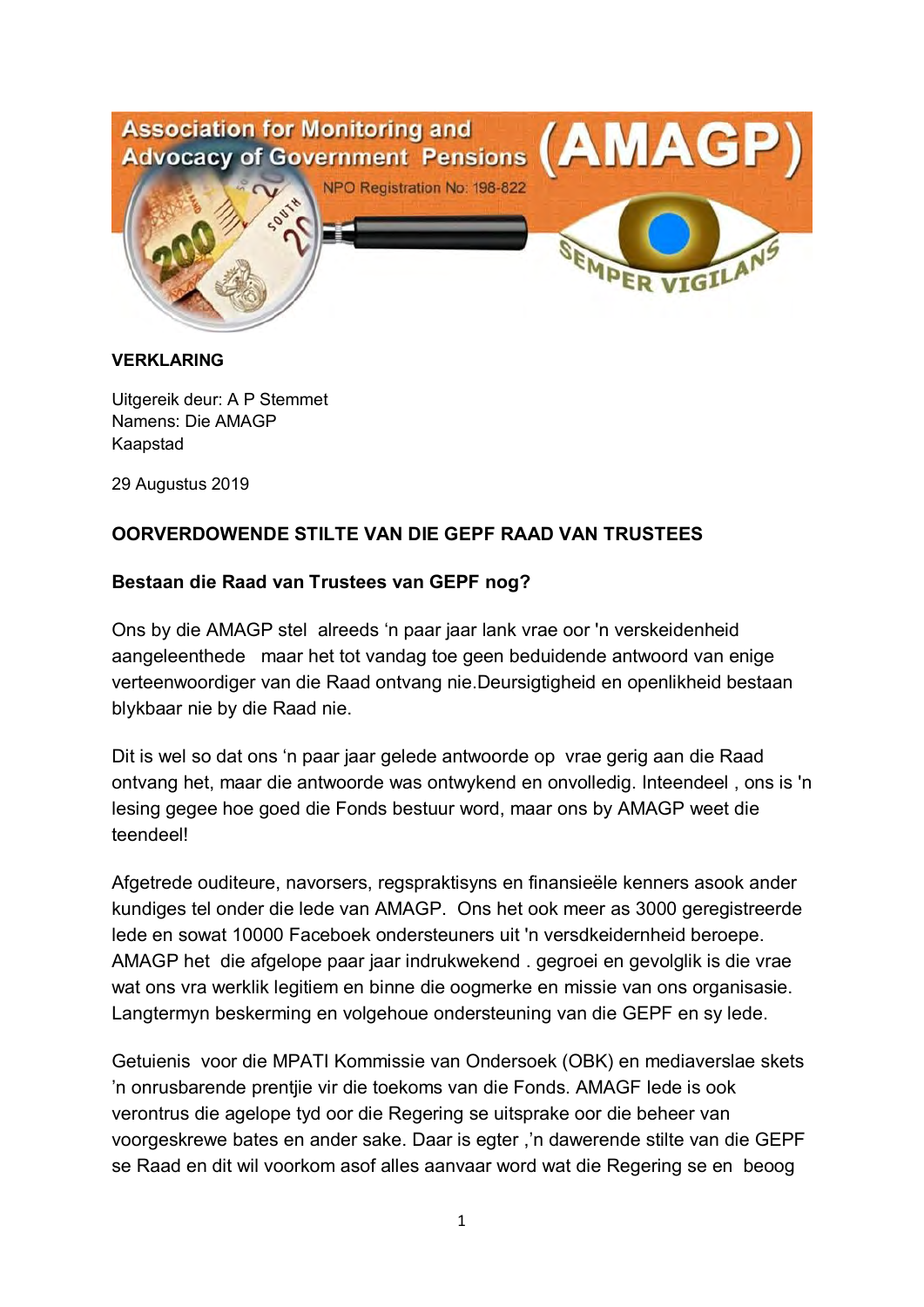met die Pensioenfonds.Lede het swaar verdiende geld in die Fonds beê ennou word alle vrae en besorgheid net van die tafel afgevee of geignoreer.

In verskeie van ons mediaverklarings het ons verslae ingesluit van ons afgetrede ouditeur kollega wat aandui hoe die fonds wegsink in ekonomiese suigsand. Vier sulke verslae oor die 2018 Jaarverslag is reeds uitgereik. GEEN REAKSIE is vanuit die Raad ontvang nie ten spyte dat aangedui is dat sedert 2006 'n surplus van R9.1 biljoen verander het na 'n tekort in 2018 van R583 biljoen, ook dat die lagtermynbefondsing verminder het na 79% in 2018 en dat net 51% van hul maandelikse bydraes tans in dienende lede se toekomstige pensioen belê word.ens.

Die Raad wat die lede se bates op die hart moet dra is egter so still soos die graf. Waarom kan hulle nie eens en vir altyd opstaan en beswaar aanteken wat met die Fonds gebeur nie.? Wat gaan aan met die Raad en die OBK, of het die Regering hulle die swye opgelê oor al die sake waaroor ons antwoorde verlang ?

Onlangs (op 1 Augustus 2019) het ons in 'n media verklaring aangedui hoe die diens van die GEPF versleg het en ons het getuienis dat die GEPF die verklaring ontvang het. Weer eens was daar geen reaksie nie; ons het egter opgemerk dat een van die sake wat ons aangeroer het, wel aandag geniet het. Die verhoging wat die lede van geasossieërde GEPF lede(afgetrede akademici) moes toekom uiteindelik betaal is.....ongelukkig eers vyf maande later en dit nadat die AMAGP geraas gemaak het.

Waarom moet die media altyd genader word om enige beduidende kommunikasie met die Raad van Trustees te bewerkstellig. ?Die Raad het in 2017 'n stokkie gesteek voor die gesamentlike gesprekke oor gemeenskaplike sake.

Die Raad van Trustees is veronderstel om beheer oor die pensioenfonds te he en ooglopend sluit dit die beheer van die bates ook in.Die hele R2 triljoen! Dit blyk egter dat hulle hierdie taak ook aan die Openbare Beleggingskorporasie (OBK) sedeer het.Hoe suksesvol die OBK hierdie saak hanteer, sal hopelik duidelik wees in die MPATI Raad van Ondersoek se verslag teen einde Oktober 2019. Nuusverslae oor die getuienis voor die Kommissie is egter nie gerusstellend nie. Ongelukkig is die interimverslag van die Kommissie van 15 Februarie nie bekend gemaak nie.

Daar is nou meer vrae as antwoorde en dit veroorsaak meer besorgdheid oor die volgehoue langtermynbestaan van die Fonds.

Baie is die afgelope weke oor die ANC se beleid oor voorgeskrewe bates gesê in publikasies wat verskyn het. Die stilte van uit die Raad van Trustees oor die politieke beleid van 'n pollitieke party is miskien verstaanbaar, maar op 22 Augustus 2019 het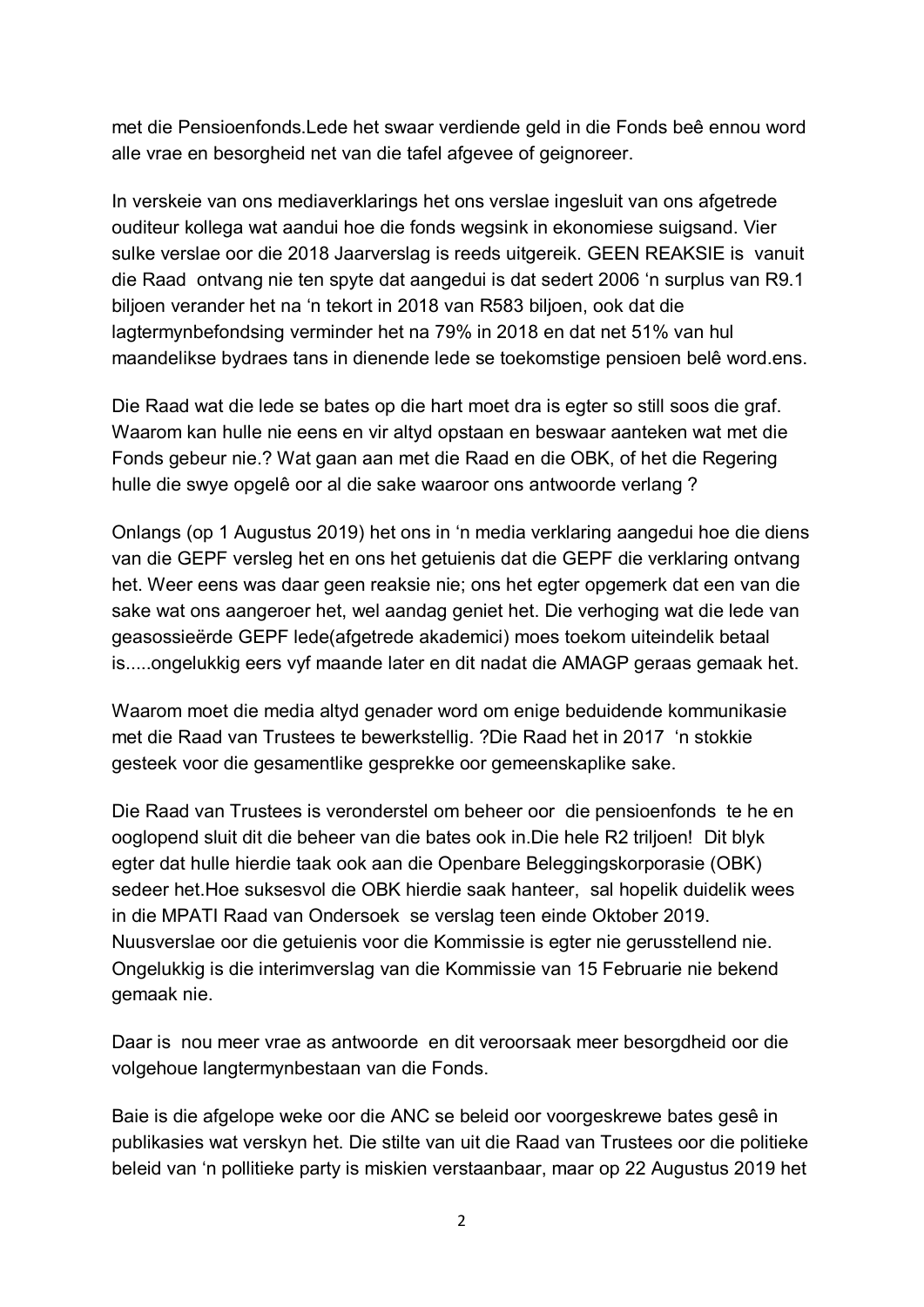President Ramaphosa dit verander na regeringsbeleid.Sy verklaring het besorgdheid onketen en selfs paniek onder sommige pesioenarisse wat gehoop het dat die Raad va n Trustees sterk sou optree om sy teenkanting te opper.....soos gewoonlik NIKS!

Die vraag word nou gevra of die Raad van Trustees nog hulle taak kan verrig. Straks het lede dalk ons raad gevolg en bedank. Indien soiets wel sou gebeur, sal dit soos gewoonlik 'n geheim bly.

Ons by die AMAGP ontvang gereeld baie kommentaar oor hierdie aangeleentheid, soos die een van ons lede hierby ingesluit as aanhangsel.

 Kyk gerus op AMAGP se facebook bladsy "Amagp Watchdog" en "GEPF Forum" om die opmerkings van lede wat bekommerd is te lees.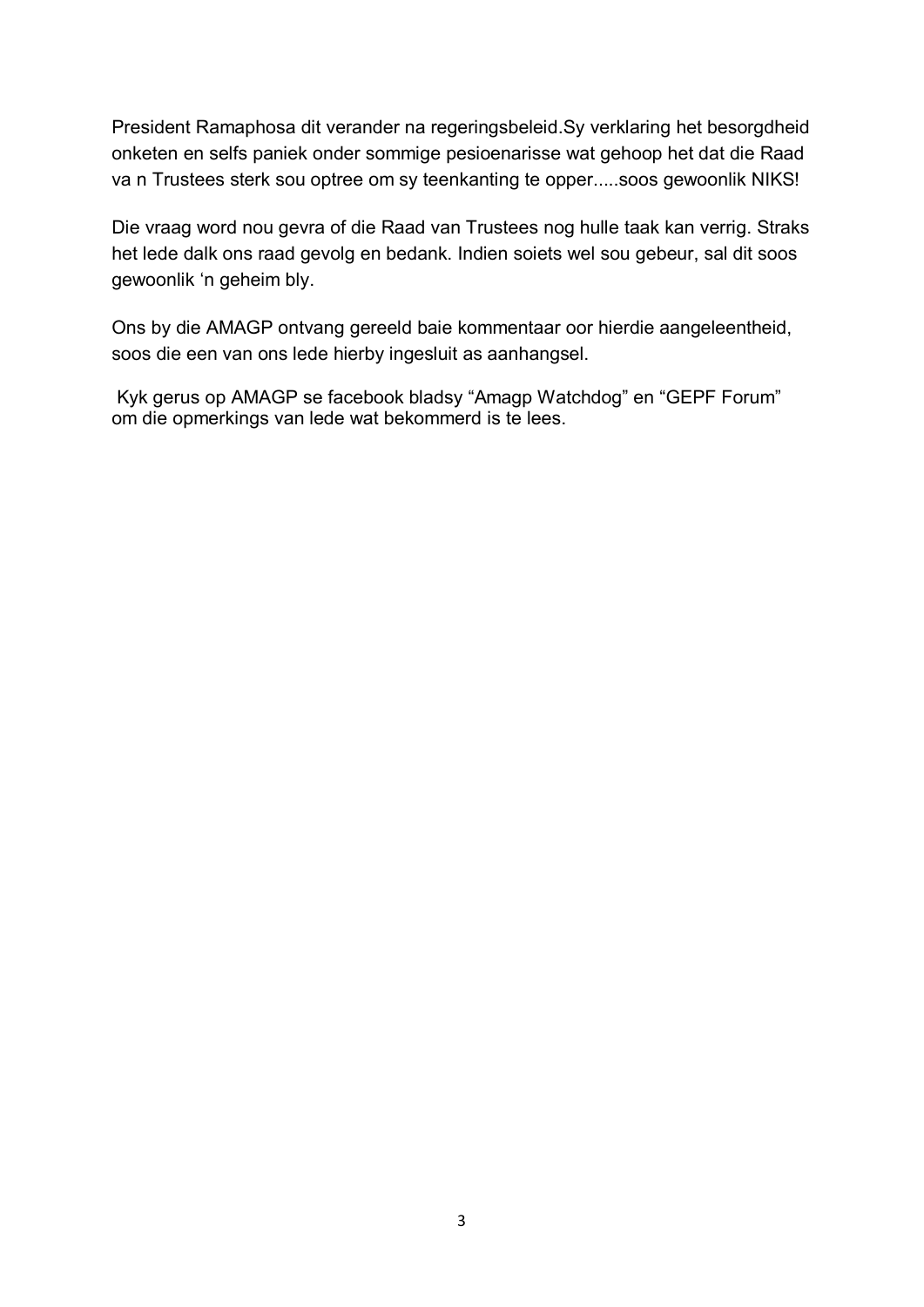

#### **STATEMENT**

Issued by A P Stemmet On behalf of : The AMAGP Cape Town

29 August 2019

## **DEAFENING SILENCE FROM THE GEPF BOARD OF TRUSTEES**

## **Does the Board of Trustees of the GEPF still exist?**

We at the AMAGP have been asking questions over the years and up to date have received no coherent answer on anyone on the Board of Trustees. Openness and transparency apparently does not exist within the Board of Trustees.

Yes, AMAGP has received some communication from the Board of Trustees some years ago on some questions posed to the Board. However, the answers then given by the Board were very evasive and lacking the information and answers that was requested. Instead AMAGP were lectured about how "well the Fund is being managed". We at AMAGP know differently.

 AMAGP have in their midst recently retired auditors, researchers, analysts, legal experts and financial and investment experts of note. AMAGP also have among their more. than 3000 registered members and over 10000 members on their Facebook page also various experts in many other relevant fields. Thus AMAGP has grown considerably over the past few years. Therefore the questions we ask are legitimate and in line with AMAGP's mission and goals, namely the long-term protection and sustainability of the GEPF and its members.

Evidence given at the Public Investment Commission as well as many reports in the media paints a very dark picture indeed for the future of the Fund. As of late the members of AMAGP and the GEPF are also very concerned about the Government's announcements and comments concerning prescribed assets and related matters. Yet, there is a deafening silence from the GEPF Board of Trustees on all of these matters. It almost appears as if they condone everything the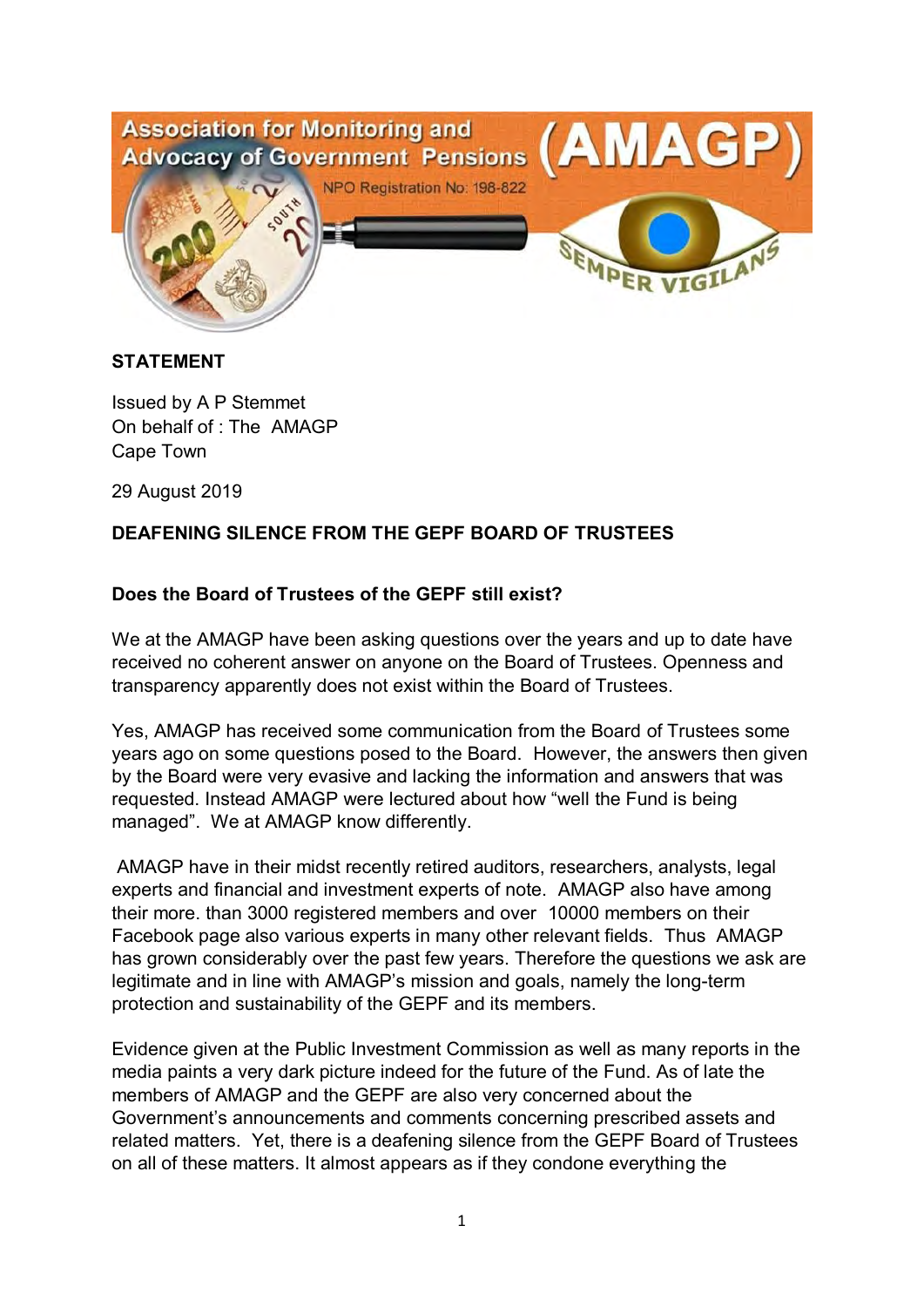Government says and what they plan to do with Pension Funds. Hard earned money was invested by members of the GEPF and then their concerns and questions are not at all properly and fully answered.

In several of our press statements we have included reports by one of our retired auditor members about the declining situation of the pension fund. Four such reports on the 2018 Annual Report alone have been released. The reaction to these media reports by the Board of Trustees? None! Even when it was pointed out that since 2006 a surplus of R9,1 billion spiralled down a deficit of R583 billion in 2018, and that the long-term funding has decreased to 79% in 2018, and further that only 51% of the monthly contributions of serving members is invested for their pension in future etc. there was no reaction from the Board of Trustees. The very people that are supposed to protect the Fund and its members remain silent? Why can they not for once stand up and condemn what is going on with the Fund and the PIC? Or did the Government swear them to silence on any of these issues that we need answers to?

Recently, on 1 August 2019 in a press statement we pointed out the really bad state of the service rendered by the GEPF. We have evidence that this statement was received by the GEPF. Again there was no reaction. The deafening silence continues. We have, however, noticed that in one of the matters raised by us, there have been results. The increase in pensions of associated members of the GEPF (retired academics) was eventually paid to them ------ almost five months late. And only after AMAGP made a noise about the lack of interest by the GEPF on this important matter.

Why turn to the media in attempts to facilitate meaningful communication with the Board of Trustees? Attempts to discuss matters of concern were unilaterally stopped the GEPF Board of Trustees in 2017.. We at AMAGP eventually came to the conclusion that a policy of secrecy about almost any matter concerning the GEPF still seems to prevail.

The Board of Trustees is supposedly in control of the pension fund and that obviously also includes the control of the assets of the fund... all R2 trillion of it. Even this they seem to have abdicated to the Public Investment Corporation (Pic). How successful the Pic really was and still is in handling the matter of financial management and the investments made with the monies belonging to the members of the GEPF will hopefully be seen in the report of the Mpati Commission of inquiry when it is received after the end of October 2019. Newspaper reports and the evidence given at the Commission really are not assuring. Unfortunately the interim report of the commission dated 15 February 2019 was not made public.

All these things raise more questions than answers, as well as many more reasons for great concern regarding the long-term sustainability of the Fund.

The past few weeks much was said and published about the ANC's policy on prescribed assets. The silence of the Board of Trustees on this policy of a political